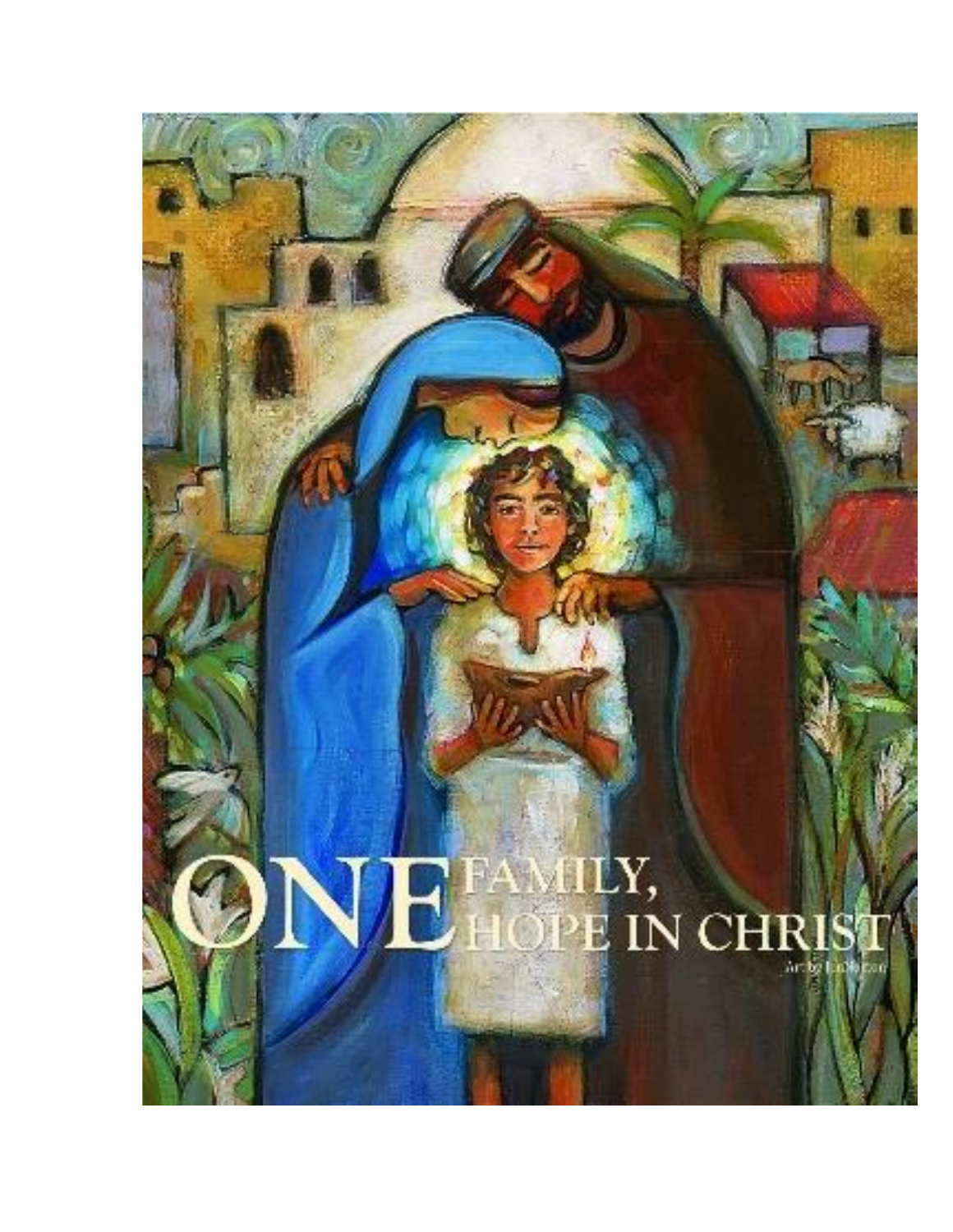## NOVEMBER 2021 St. FRANCIS XAVIER SCHOOL NEWSLETTER

*I acknowledge that I live and work on the unceded and traditional territories of the Coast Salish peoples – sḵwx̱wú7mesh (Squamish), sel íl ̓witulh (Tsleil-Waututh), ̓ and xʷməθkʷəy̓əm (Musqueam) nations.*

Dear Parents,

November has arrived with its blustery weather and shorter hours of daylight. With last weekend's time change, it often seems that November is such a bleak month with dwindling daylight and foreboding weather. However, November has its upside as well as it is a month where we reflect on the value of peace in our world and commit ourselves to working towards achieving peace in our own personal lives and in the world as a whole.

We take the time during November to pay tribute to the brave young men and women who sacrificed everything to keep our nation strong and free. As Canadians we need to continue to honour them on November  $11<sup>th</sup>$ , Remembrance Day. Wear a poppy both as a sign of respect for the generations who gave so much so that future generations could have the freedom to build a world of peace, and as a sign of your commitment to never forget that sacrifice. This is a good time to commit to being a peacemaker in today's world.

For us in the St. Francis Xavier school community, it is also a time to reflect upon our call to be peacemakers by bringing love and peace to all we meet in our daily life and by humbling ourselves to serve our fellow man, setting aside our own needs to help those in need. Like Zacchaeus high in the sycamore tree, we want to experience the peace that only Jesus can offer us, yet another reason to take the time to "Walk with Jesus" as the theme for the year reminds us. Hope can often be among the victims of war and disease in our world, all the more reason to put our faith in Christ.

It also makes us think about our theme for the year "One Family. One Hope in Christ" It is within families that we learn the give and take of everyday family life. We learn that we cannot always win but as an army, or a team, or a class we learn to work towards achieving goals together.

War leaves in its wake death and destruction. The horrifying images we see played out on the news is a terrible reminder of the damage we do to each other as well as the damage we inflict on the Earth. The scars of battle from WW1 and WW2 can still be seen after a century has passed. The weaponry we possess today is far more powerful and therefore far more destructive; we can only hope through a dedication to peace on behalf of each and every one of us can prevent such damage to our common home. We can all bring peace to of lives by following Christ's word and trusting He will guide us all towards Peace.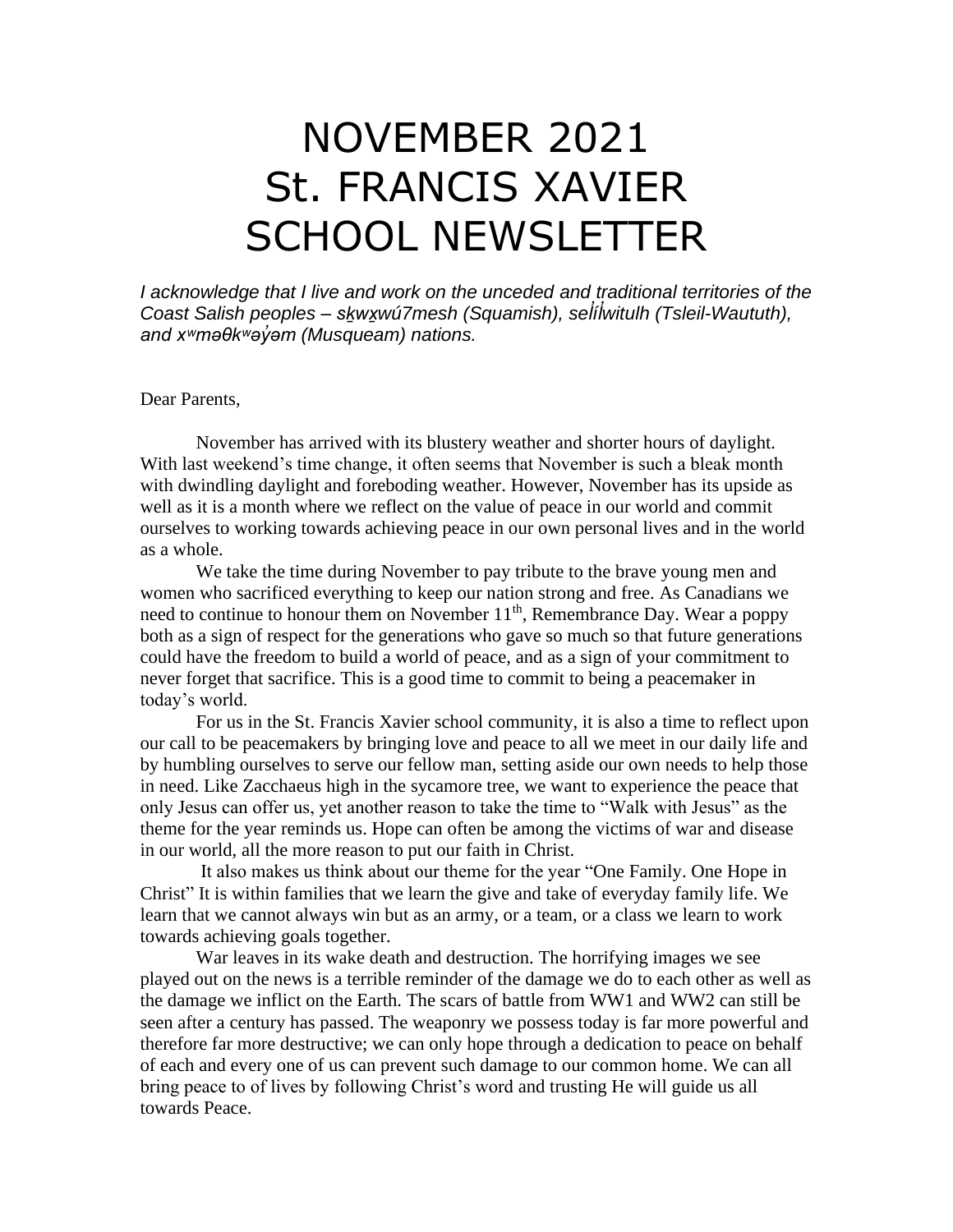

**Remembrance Day:** On Thursday, November 11<sup>th</sup>, we remember the men and women who died in the wars so that our country could be free. These brave people gave their lives for their country and for all people, including us, who would come after them. We need to bring to mind how very blessed we are to live in a peaceful country.



["Peace is not merely a distant goal that we seek, but a means by which we arrive at that](http://thinkexist.com/quotation/peace_is_not_merely_a_distant_goal_that_we_seek/264331.html)  [goal."](http://thinkexist.com/quotation/peace_is_not_merely_a_distant_goal_that_we_seek/264331.html) (Martin Luther King Jr.)

["If we are to teach real peace in this world, and if we are to carry on a real war against](http://thinkexist.com/quotation/if_we_are_to_teach_real_peace_in_this_world-and/14282.html)  [war, we shall have to begin with the children.](http://thinkexist.com/quotation/if_we_are_to_teach_real_peace_in_this_world-and/14282.html)" (Gandhi)

**Peace I leave with you; my peace I give to you; not as the world gives do I give to you.**

## **- John 14:27**

**Manner of the Month:** November's manner of the month is to be peacemakers. (Blessed are the Peacemakers, for they will be called children of God.) It is one of the Beatitudes. It is required of all of us to be peacemakers in our family, our class, our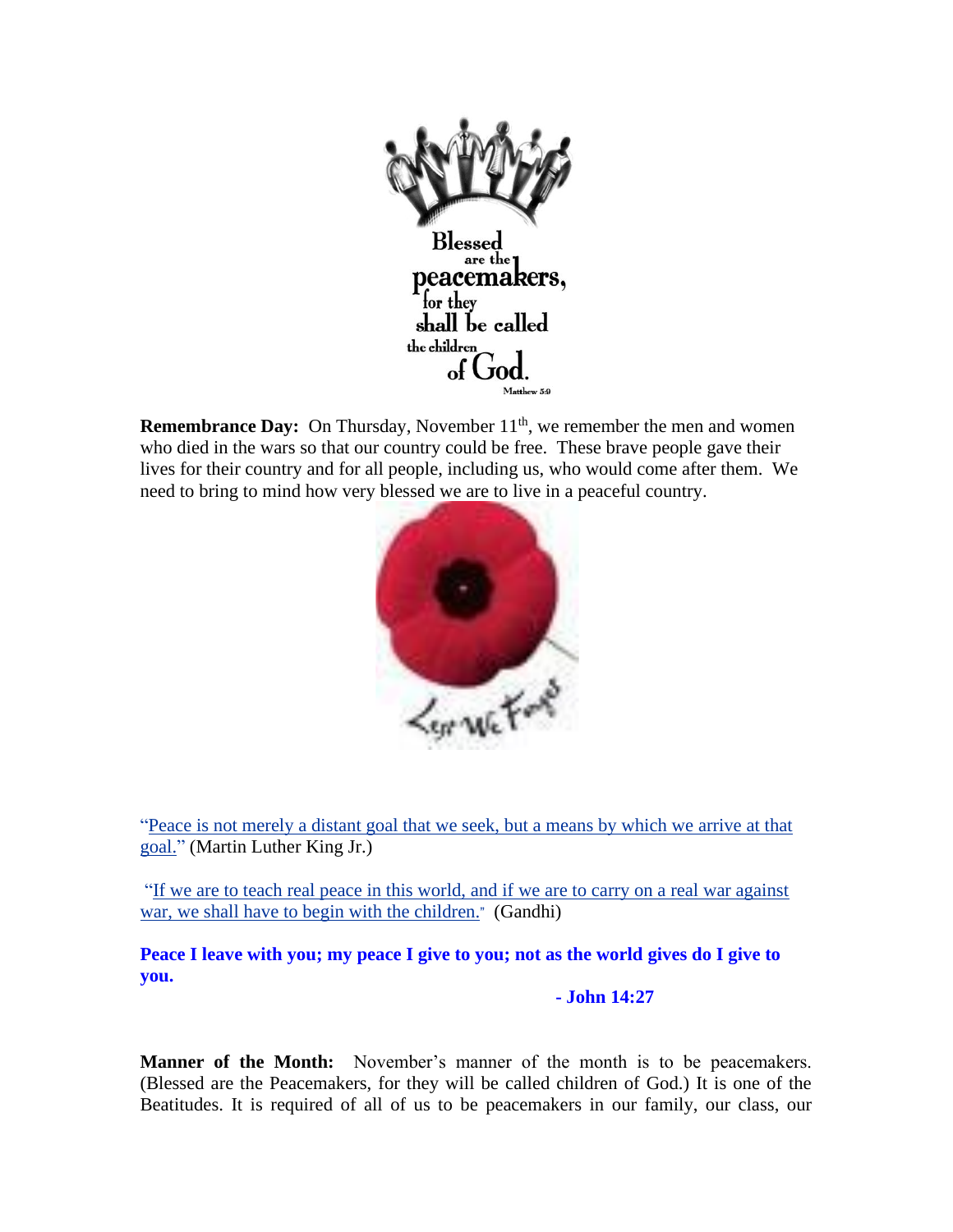school, and in our neighbourhood. We will discuss the importance of showing our love for God through acts of kindness to our neighbours. As we are reminded by Jesus in the parable of the Good Samaritan, everyone is our neighbour and we need to be more focused on the needs of others than our own. Something as simple as holding the door open for the people behind you can send a strong message to all those around us.

As Remembrance Day approaches it is a good reminder to be peacemakers every day in our lives, not just on November  $11<sup>th</sup>$ .

## Halloween Spirit at SFX

Special thanks to everyone, especially the parents who helped make our traditional Halloween Parade successful in a different way! We worked out the kinks and everyone thoroughly enjoyed the event.

| Chapters in our costanic parade. |                       |                |                |  |  |
|----------------------------------|-----------------------|----------------|----------------|--|--|
| KD                               | <b>Charlotte Sun</b>  | 4L             | Morgan Tse     |  |  |
| KC                               | <b>Charlotte Chan</b> | 4C             | Marcus Yip     |  |  |
| 1D                               | Amber Du              | 5C             | Mila Mason     |  |  |
| 1W                               | Michaela Deluz        | 5P             | Sabrina Ju     |  |  |
| 2B                               | Otto Leung            | 6G             | Helianthus Lee |  |  |
| 2C                               | <b>Emmalyn Chow</b>   | 6 <sub>B</sub> | Averi Chan     |  |  |
| 3B                               | Skya Sun              | 7C             | Keira Wong     |  |  |
| 3N                               | Colette Lau           | 7W             | Teresa So      |  |  |

Congratulations to the following students who won a \$20 gift certificate to Chapters in our costume parade!

**Mass Schedule** – As you should be aware already, recently we made important changes to the Mass schedule to allay parental concerns over seating in Mass. We devised a new schedule to have half of the classes attending Mass. Please find below the schedule for Masses from now until Christmas holidays. A new schedule will be sent home in January 2022 if necessary.

| Group One                         | Group Two                                                                                                        |  |
|-----------------------------------|------------------------------------------------------------------------------------------------------------------|--|
| KC, 1D, 2B, 3B, 4C, 5C, 6B,<br>7C | KD (will begin attending<br>school mass of SFX Feast<br>Day Friday, December 3rd),<br>1W, 2C, 3N, 4L, 5P, 6G, 7W |  |
| Dates: Nov 5, Nov 26, Dec         | Dates: Oct 29, Nov 12, Dec<br>3, Dec 17                                                                          |  |

A reminder that students must be in full uniform, including their school sweater, when attending School Masses. Students with PE on Fridays can wear their gym clothes under their uniform. After PE, they can simply put their uniform on over their gym strip. Grade Sevens are reminded they must wear their school uniform to Mass; they may not wear their Grad hoodies.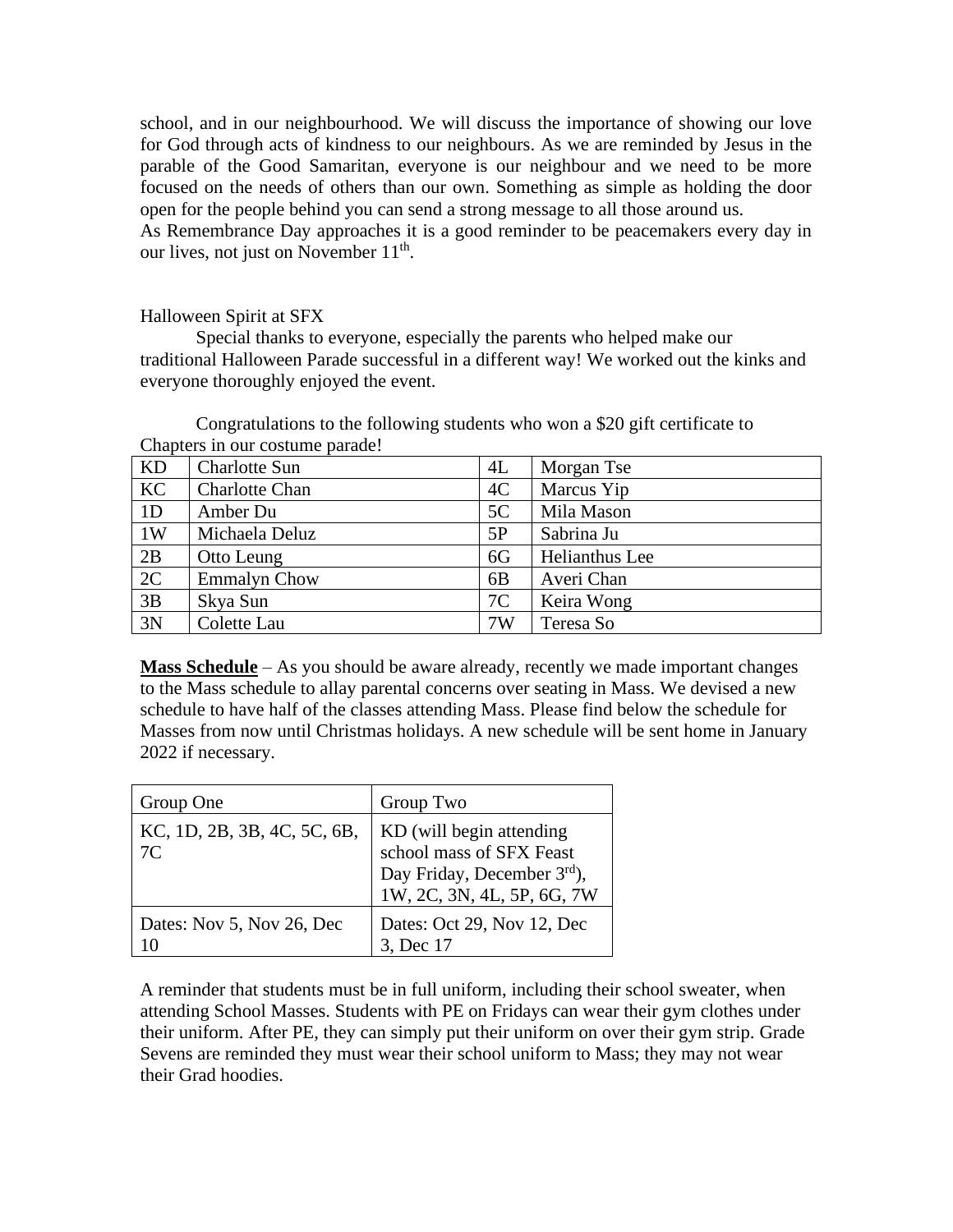**Traffic Concerns** – At the assembly on Monday, October  $18<sup>th</sup>$ , I spoke to the children about putting the needs of others ahead of our own. This was demonstrated by a couple of simple yet caring acts of holding a door open for others and lining up in a way that allows others to pass. The students were obviously listening and put those simple rules into practice in the hallways the rest of the week.

The following article from the Drive Smart BC newsletter was sent to me a few years ago by a concerned parent regarding the driving habits displayed by some of our parents around the school. Especially with two drop zones now should be even more reasons to drive cautiously! Please take the time to read it and put it into practice!

## **What's In Your Rear View Mirror?**

Readers in Port Alberni and Kelowna have written this week to comment on drivers who stop to turn left between intersections and are then involved in collisions with drivers overtaking from the rear. In Port Alberni this is occurring in a downtown business district with straight road and a posted speed limit of 50 km/h. The situation in Kelowna is a bit different as the speed limit is where this is reported to be happening is higher and the road is not straight. In both cases I would ask the left turning driver "What's in your rear view mirror?"

When you are driving on roads that have painted lines marking out the lanes to use, you are [generally required to stay to the right of them.](http://bclaws.ca/civix/document/LOC/complete/statreg/--%20M%20--/47_Motor%20Vehicle%20Act%20%5bRSBC%201996%5d%20c.%20318/00_Act/96318_05.xml#section155) There are [exceptions for passing,](http://bclaws.ca/civix/document/LOC/complete/statreg/--%20M%20--/47_Motor%20Vehicle%20Act%20%5bRSBC%201996%5d%20c.%20318/00_Act/96318_05.xml#section156)  [avoiding obstructions and when you are entering or leaving the highway.](http://bclaws.ca/civix/document/LOC/complete/statreg/--%20M%20--/47_Motor%20Vehicle%20Act%20%5bRSBC%201996%5d%20c.%20318/00_Act/96318_05.xml#section156)

The situation raised here involves leaving the highway and the onus is on the left turning driver to do so safely and without unreasonably affecting the travel of another vehicle.

I'm sure we all watch the oncoming traffic carefully and find a safe gap to make the turn through. After all, who wants to have a collision where the vehicle hits you in the side door at speed? There is almost nothing there to protect you in comparison to a front or rear end collision.

What we may not consider is what is happening behind us as we slow or stop waiting to make that left turn. Remember that onus to be safe and to not unreasonably affect the travel of others?

Before slowing or stopping, you should be checking your rear view mirror to see what is behind you. It is not enough to rely on your signal and brake lights to announce your intentions, you must first consider whether it is safe enough to slow or stop at all. This is where the test for being reasonable or not begins.

If traffic is heavy, speeds are high, the vehicles behind you are following closely and oncoming traffic leaves little opportunity to turn left it's time to consider an alternative